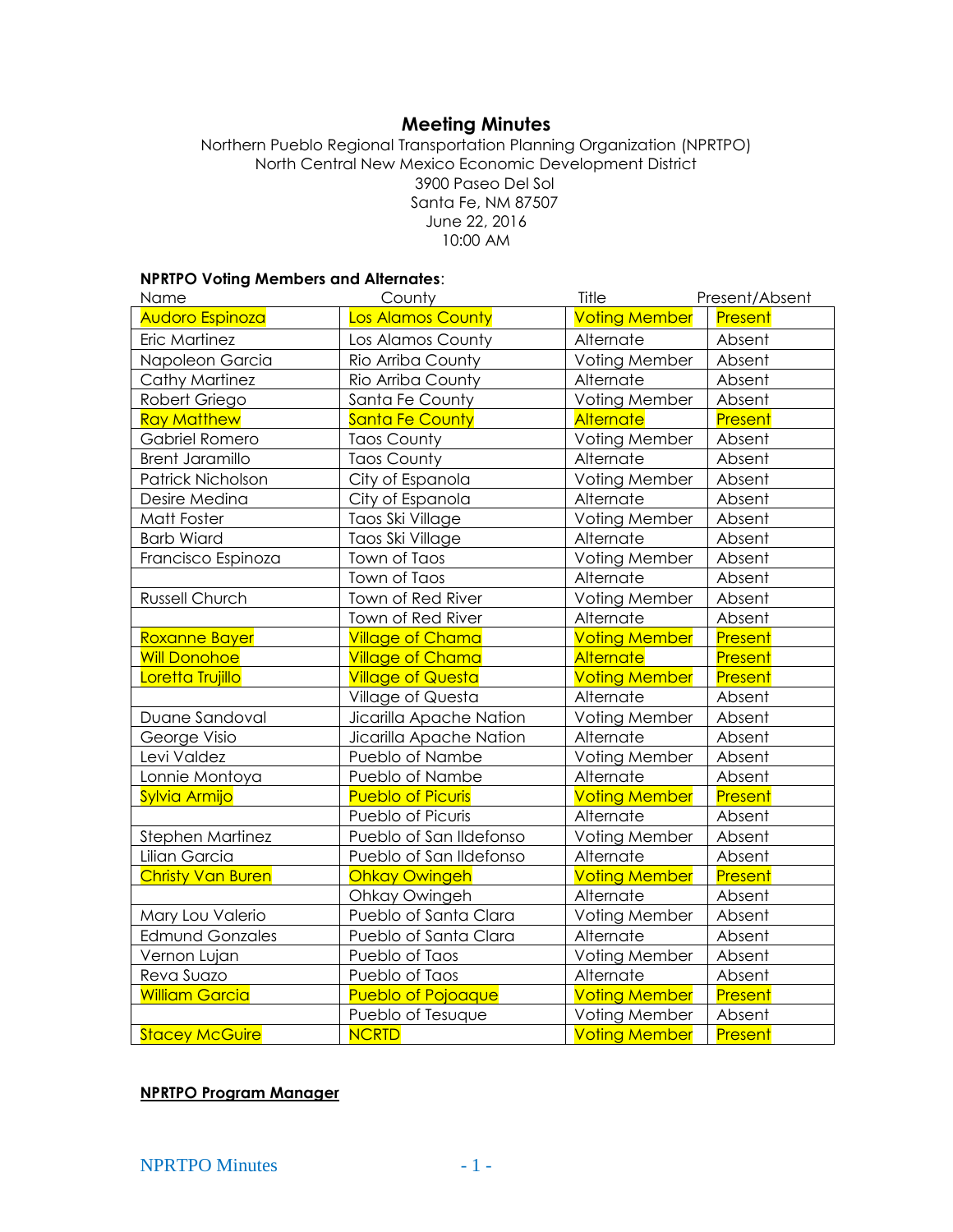Eric Ghahate NCNMEDD

#### **NMDOT Staff**

Ron Shutiva NMDOT Tribal Liaison

## **Guest Members**

| Jennifer Muskratt | Jicarilla Apache Nation |
|-------------------|-------------------------|
| Randy Vigil       | Pueblo of Pojoaque      |

## **I. Call Meeting to Order**

The Meeting was called to order at 10:14 p.m. by Vice-Chair Stacey McGuire, NCRTD.

## **II. Pledge of Allegiance**

Ron Shutiva provided a welcoming prayer.

## **III. Welcome and Introductions:**

Individual introductions were conducted by each NPRTPO member and guests.

## **IV. Approval of the Agenda:**

Vice-Chair Stacey McGuire, NCRTD, called for a motion to approve the agenda as submitted.

Audoro Espinoza, Los Alamos County, made the motion to approve the agenda as amended; the motion was seconded by Ray Matthew, Santa Fe County. The motion carried and all voted in favor.

# **V. Approval of the Minutes: (May 4, 2016 –Rio Arriba County)**

Vice-Chair Stacey McGuire, NCRTD called for a motion to approve the minutes as submitted.

Ray Matthew, Santa Fe County made the motion to approve the minutes as submitted; the motion was seconded by Audoro Espinoza, Los Alamos County. The motion carried and all voted in favor.

#### **VI. Public Comments-5 minutes/person**:

Vice-Chair Stacey McGuire, NCRTD called for any public comment.

Christy Van Buren, Ohkay Owingeh, provided updates on Safety Grant Awards.

#### **VII. Transportation Alternatives Program (TAP) Recreational Trails Program (RTP) Call For Projects, Process and Deadlines**

Eric Ghahate, and Ron Shutiva provided continuing information and guidance concerning the current RTP and TAP call for projects.

#### **VIII. NPRTPO Bylaws, Open Meetings Act, Public Participation, Title IV, Regional Work Program Review**

Eric Ghahate introduced the organization documents and resolutions required to be approved by the NPRTPO membership, and asked them to review the updated